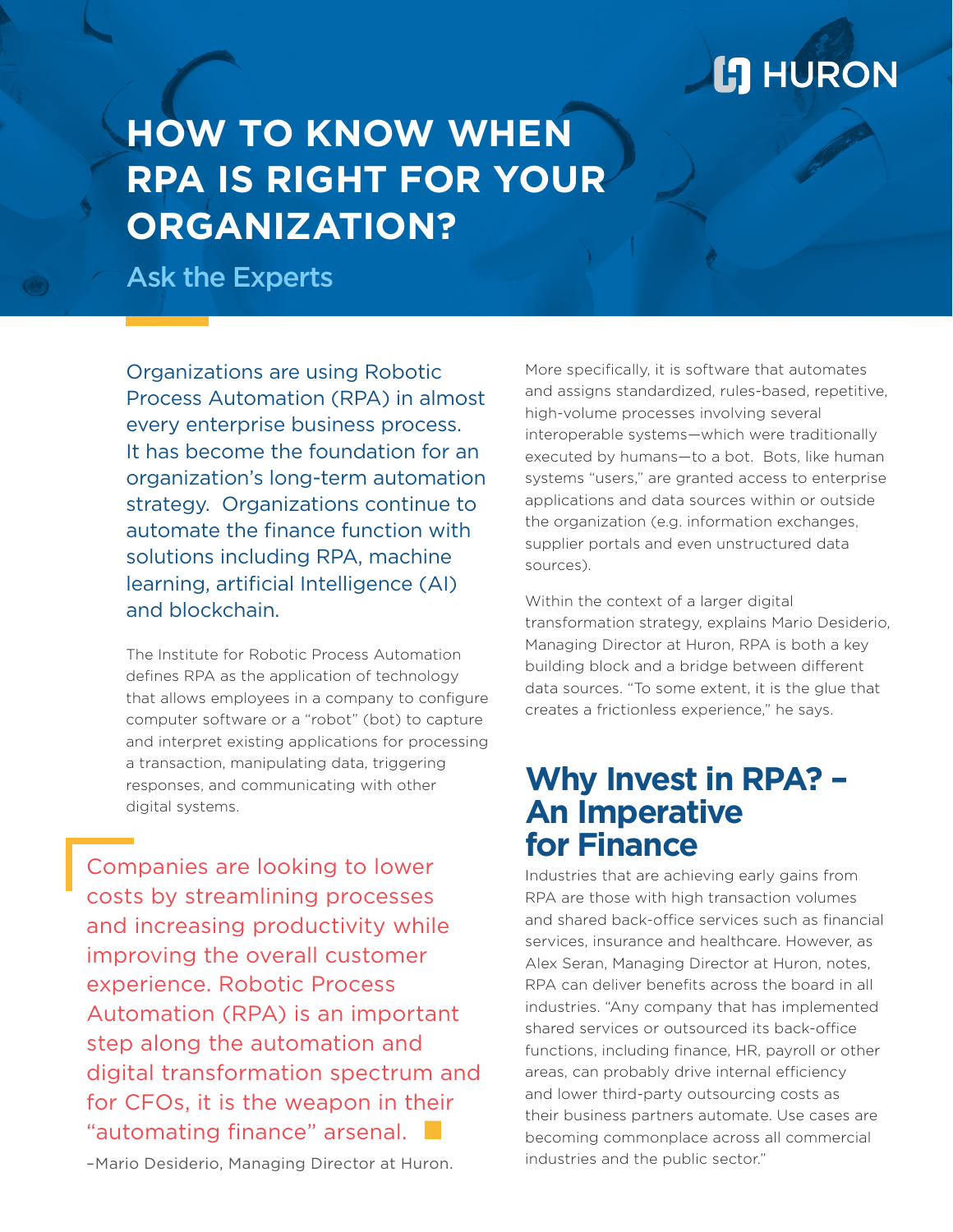"Some estimates of costs savings are approaching 80-plus percent," he adds, "when you do the math on the number of North American organizations that outsource back-office functions, the potential for resource reallocation and economic benefits are huge—in fact, for many organizations Intelligent Automation using RPA will be game changing."

Data from FEI/Robert Half 5th annual benchmarking survey reveals the opportunity:

- If you outsource payroll: 47 percent of U.S. companies can cut costs by applying RPA to payroll BPO.
- If you reconcile your accounts manually, 59 percent of U.S. companies can gain process efficiency and reduce labor costs by applying RPA to reconciling their accounts.
- IDC Insights, a global provider of market intelligence research conducted an analysis of the Asian banking sector. Ten early adopters of RPA in that sector were able to recover their initial RPA investment – or break even within 10-24 months of deployment.

In an analysis of 10 early adopters of RPA in the Asian banking sector, IDC Insights, a global provider of market intelligence research, estimates that technology buyers can recover their initial RPA investment or break even anywhere from 10 months to 2 years.

"Generally, any process that requires routinized access to different discrete systems—in-house or third-party applications—becomes an excellent candidate for RPA, including vendor portals," says Alex Seran, Managing Director at Huron.

There is tremendous opportunity for RPA in the compliance space, explains Mario Desiderio, specifically within financial services where a bot can be used to automate data capture, link to third-party verification systems and eliminate a series of manual processes. "When you're originating a loan, there's a lot of information that needs to be captured—both third-party as well as personal data—to make a compliant claim or a compliant loan. There's considerable cost savings, or avoidance, that can be achieved by ensuring organizations get it right up front. It can also help prevent losses on the back end."

However, it's not only direct costs that CFOs should consider. As Alex Seran explains, "every aspect of the finance function can see the potential benefits of RPA. Reporting, audit, fraud, standard agreements, working capital management, deployment of resources, time to close, credit facility management and tax are all RPA candidates." What's most important is that the organization should "think business process first and technology as an enabler of the process," adds Seran.

RPA can become even more powerful when applied to customer- or supplier-facing activities. "For customers, it's the added customer satisfaction from the predictability, speed and quality of the work," emphasizes Seran.

Bots are streamlining cross-functional processes such as payables management. "One of the common high-payback automations uses RPA in combination with machine learning techniques inherent in leading intelligent intake engines - think next-generation optical character recognition and language processing", says Seran "Bots can efficiently interact with ERP systems and supplier portals to execute 2-way or 3-way match tasks that facilitate invoice payment and achieve early-pay discount benefits. Moreover, bots can quickly identify RNI (Received Not Invoiced) issues, thus driving more accurate accounting and reporting."

When it comes to quarterly reporting, RPA can not only reduce the time to close by collecting data more efficiently, but it also delivers benefits for the broader finance team. "During the intense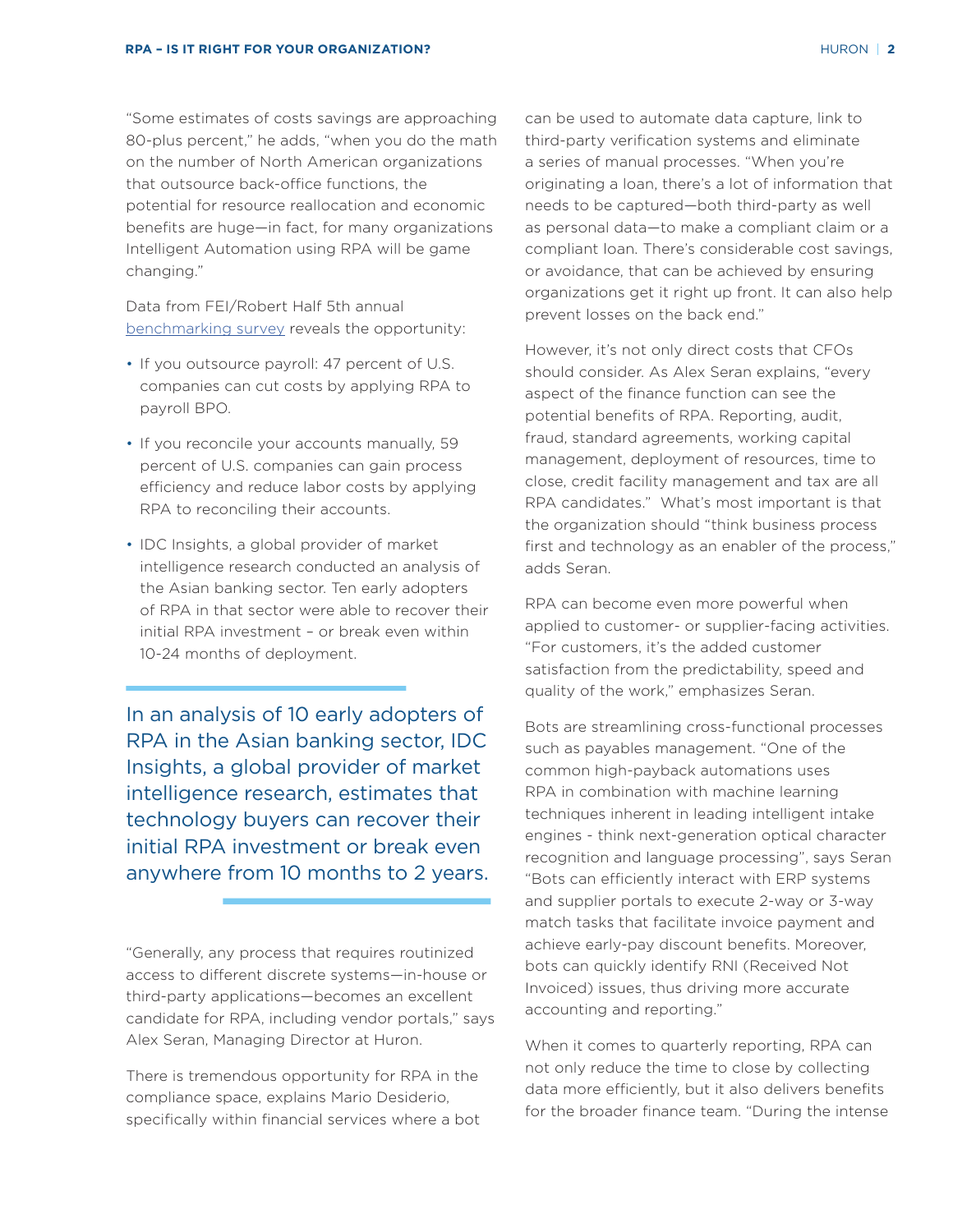close, consolidation and reporting cycle, RPA can reduce or eliminate off-hours administrative workload." notes Alex Seran. "There's an opportunity to achieve a better work-life balance, greater job satisfaction and positive workforce engagement, which is a high value-add that people might not think about when considering an RPA investment."

## **Maximizing Your Return On Investment : Role of the CFO**

With so much potential, how do CFOs get started on their RPA strategy to ensure maximum ROI? CFOs play critical leadership roles when it comes to automation strategies and impactful RPA programs. "One of the key roles for CFOs in the automation/RPA journey is to share their vision, and make sure they feel confident about where the company is headed, explains Mario Desiderio. The CFO provides a 'tone at the top' that engages and aligns corporate interests including business and technology leaders and other key stakeholders. "After all, for every change in technology, it's the human factors that will decide if it's a success or failure – and for the CFO, managing change may be the most important part of getting RPA right for the finance function and the entire company," he adds.

The CFO is uniquely positioned for his or her role in RPA, having a cross-functional view of the organization's efficiency, costs, control issues and culture. He or she is astutely aware of organizational strengths and weaknesses. This perspective helps a CFO call upon expert advice at the outset and throughout an automation program.

 $\left($ CFOs with a bias for action, rather than simply reporting and analysis, are setting the pace in their organization, J J says Seran.

"And, they recognize the importance of teaming with IT and functional leadership, he adds. Success requires a realistic - and holistic - view of automation, within the context of top business priorities, the current IT environment and to a large degree the culture of the organization.

The CFO is a bridge builder, bringing the right people to the table and ensuring an appropriate balance between the work of external experts, internal stakeholders and the implementation team. "It's through this collaboration that the CFO will ensure minimal risk," Desiderio explains, "as well as maximum benefits across the board."

Ultimately, it's the CFO that establishes a shared vision and drives key decisions while establishing accountability for results.

#### **What to listen for to determine an RPA Need**

- I need to contain the selling and administrative costs and get more out of the resources we currently have.
- Our information technology solutions are covered with band aids that require too much administration.
- We don't have the budget to fully replace our information technology systems so we need innovative ways to make them work.
- We're merging but will need a bridge between IT platforms. I have to keep the post-merger and acquisition costs down to be viable.
- My regulatory burden is getting heavier every year and more complicated. I need to simplify the compliance process.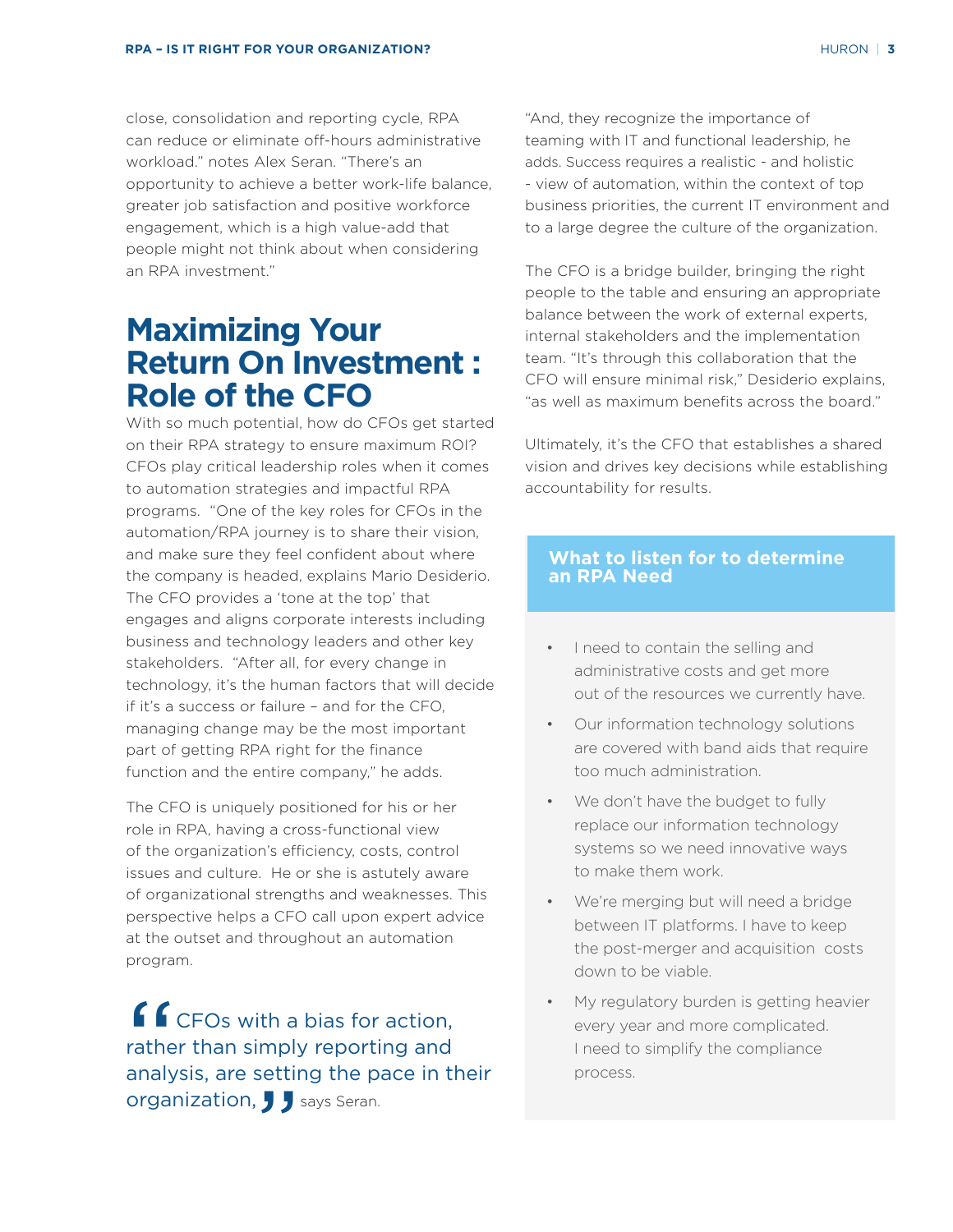



#### **Problem Areas RPA Can Help Address**

**Improve working capital efficiency** by shortening business process cycle time (e.g. issuing customer invoices, processing supplier invoices, processing receiving and returns documentation, and other shared services tasks).

**Eliminate risk** of human data entry error.

**Augment human review** and efficient reconciliations.

**Reduce compliance burden** by accelerating identification of potential compliance matters (e.g., changing regulatory requirements and understanding tax code changes).

**Improve the audit process** by accelerating the collection and validation of information required by internal and external audit teams.

#### **Execute efficient and effective controls**

**testing** for standardized controls, e.g., automated review of system log files to support assessment of operation within control limits.

**Collect and prepare data** required for financial reporting more efficiency and reduce time to close (e.g., supplemental schedules and notes).

**Enhance employee engagement** and satisfaction by eliminating the need to perform repetitive, lower-value tasks.